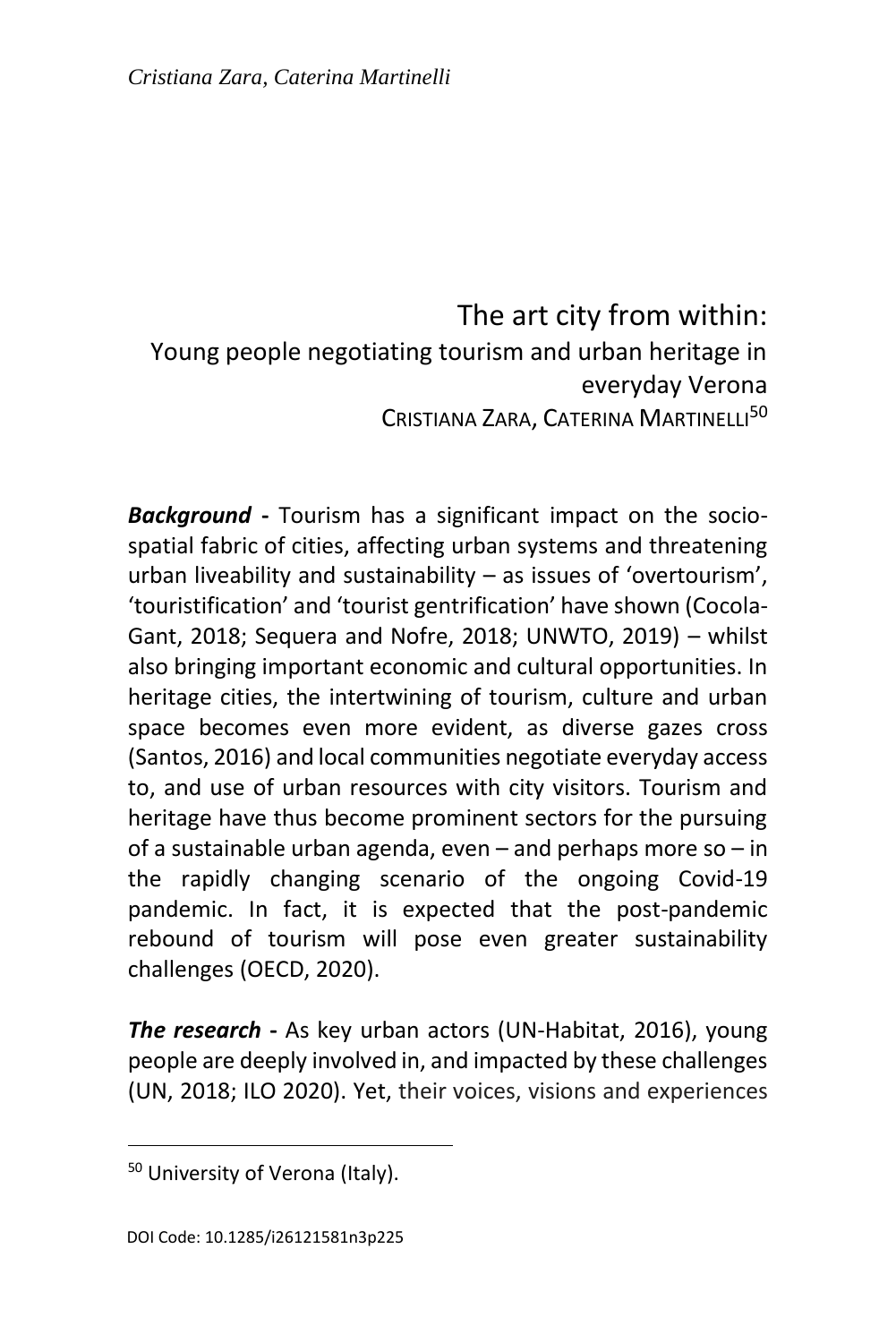

are under explored in tourism and heritage research (Poria and Timothy, 2014) and continue to be little considered in urban inquiry (Skelton and Gough, 2013), despite youth groups being increasingly recognised as stakeholders in the public life (Smith and Mills, 2019). Contributing to bridge this gap, the paper explores the lived geographies of young city dwellers negotiating urban space in Verona, a heritage tourist city in Northeast Italy. Engaging with geographies of children and young people, heritage and tourism studies and critical urban theory, this intervention sheds light on the tensions, opportunities, discourses and practices that constitute urban heritage as experienced by young people in their everyday urban interactions with tourism. The paper is based on the 'Verona Minore' research project (2019-2021) investigating the impact of tourism on the daily life of adolescents living in Verona and its peri-urban area.

*Case study and methodology* **-** A UNESCO world heritage site and popular tourist destination, the case study of Verona enabled insights into the socio-cultural and embodied processes through which urban heritage is produced as an entangled space of tourism and everyday collective living, foregrounding young people's experiences and participation in these processes. Through a mixed-method approach including an online survey, focus group sessions and class based creative works, the research engaged over 300 participants aged 15-18, who shared and represented their experiences of encountering tourism and heritage in daily life.

*Key findings and contribution* **-** These experiences have highlighted the aesthetics of belonging, the body, affect/emotion and cultural encounter as key points of articulation of young people's relationship with the urban heritage, pointing out important criticalities in the tourism-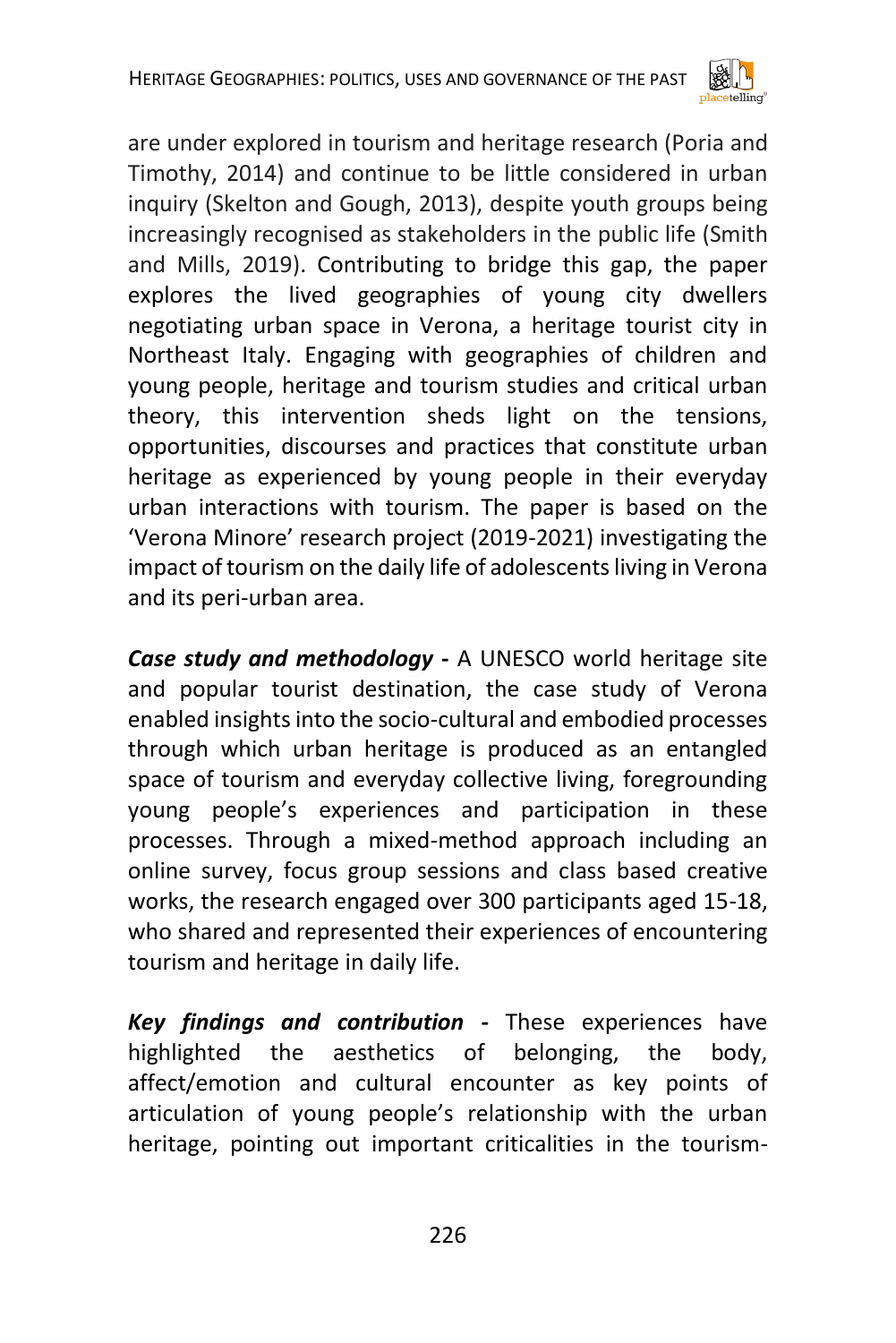

heritage-urban life nexus. In particular, the research exposed *everyday mobilities*, *urban ecologies* and *spatial inequalities* as sites of heightened frictions (Rabbiosi, 2019) in the trajectories, practices and spatio-temporalities of diverse city users – resident and tourist, young and adult. Focusing particularly on these three critical areas, the paper discusses young people's claims to the city and their call for policies and praxes of heritage and tourism more orientated towards sustainable and youthfriendly urban living.

This research contributes to critical debates on the entangled politics of tourism, heritage and urban sustainability, bringing to light the everyday geographies of a social group little considered in urban tourism and heritage theory and policy. In particular, it advances notions of youth agency and participation by exposing experiences and accounts of adolescents' everyday urban life and the manifold ways in which this is impacted by tourism.

| <b>IN MY EVERYDAY LIFE</b><br><b>TOURISM BRINGS:</b> | <b>NUMBER</b><br>OF<br><b>RESPONSES</b> | ℅<br><b>RESPONSES</b> | ℅<br><b>CASES</b> |
|------------------------------------------------------|-----------------------------------------|-----------------------|-------------------|
| More advantages than<br>disadvantages                | 129                                     | 38,39%                | 38,39%            |
| More disadvantages than<br>advantages                | 8                                       | 2,38%                 | 2,38%             |
| Equal advantages and<br>disadvantages                | 127                                     | 37,80%                | 37,80%            |
| No particular impact                                 | 72                                      | 21,43%                | 21,43%            |
| Total                                                | 336                                     | 100,00%               | 100,00%           |

## **Tab. 1 – The impact of tourism on young people's everyday life in Verona**

*Source: 'Verona Minore' research project – online survey dataset*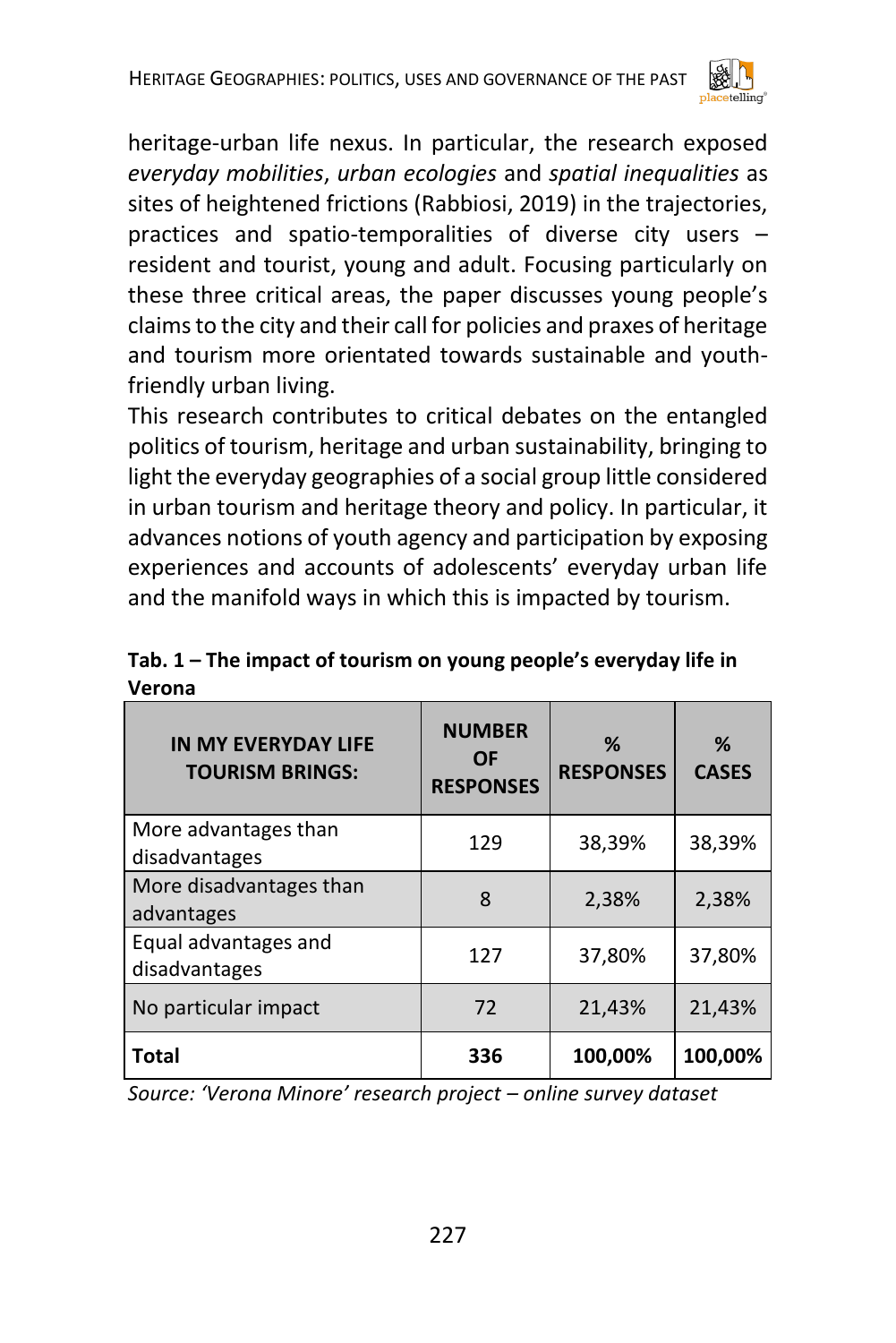

## **Fig. 1: Tourism as perceived by young people in Verona**

*Source: 'Verona Minore' research project – online survey dataset*



## **References**

Cocola-Gant, A. (2018). Tourism gentrification. In L. Lees and M. Phillips (Eds), *Handbook of Gentrification Studies* (pp. 281-293). Cheltenham: Edward Elgar Publishing.

International Labour Organization (ILO) (2020). *Youth and Covid-19: Impacts on Jobs, Education, Rights and Mental Well-being.* Survey Report 2020. Geneva: Switzerland.

Organisation for Economic Co-operation and Development (OECD) (2020). Rebuilding tourism for the future: COVID-19 policy responses and recovery. Retrieved from: http://www.oecd.org/coronavirus/policy-responses/rebuildingtourism-for-the-future-covid-19-policy-responsesand-recoverybced9859/